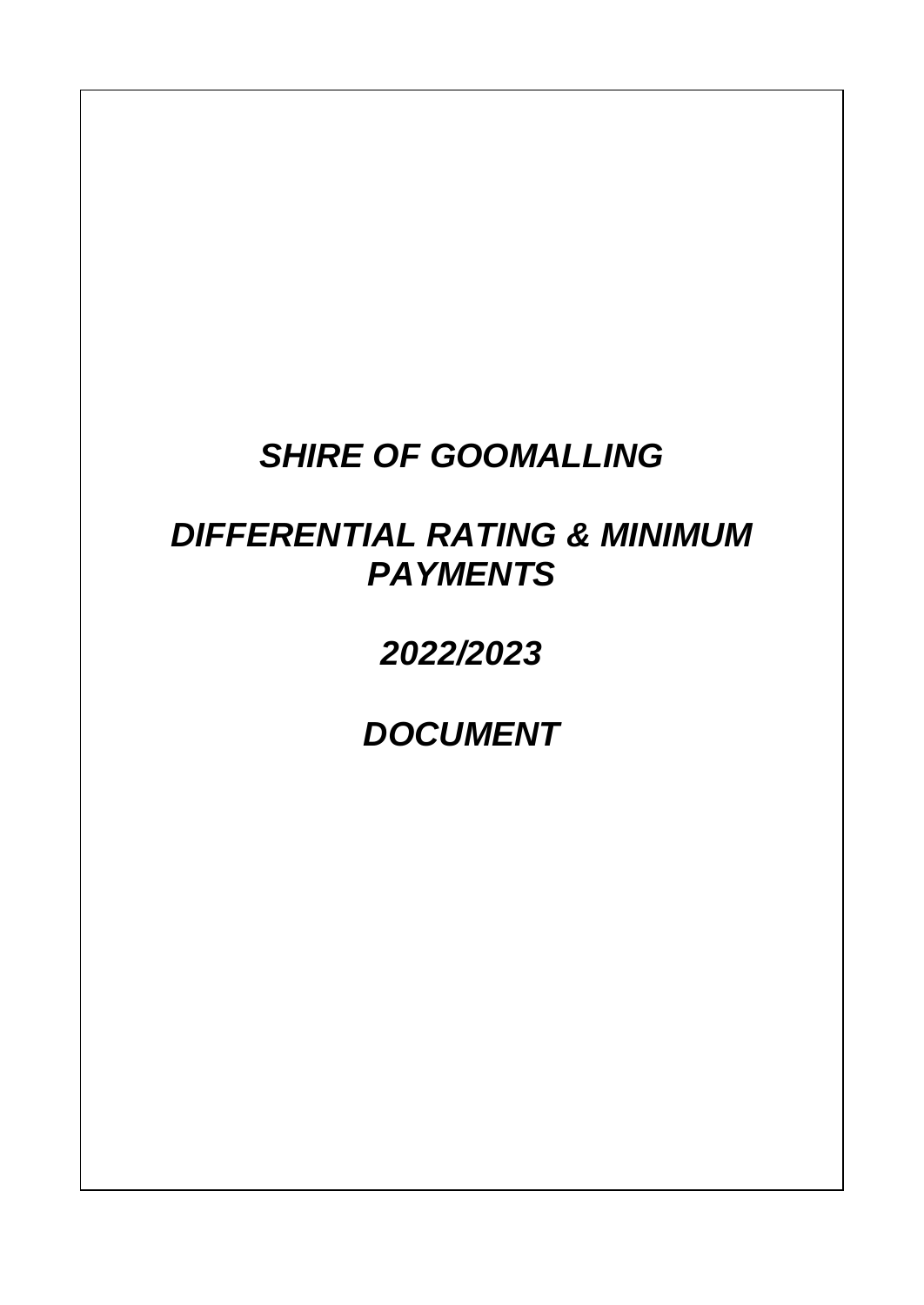The Shire of Goomalling is advertising its proposal to apply differential rates for the 2022/2023 Draft Budget which is expected to deliver an overall rates increase of 5% across the board (yield). The advertisement reads as follows:

#### SHIRE OF GOOMALLING NOTICE OF INTENTION TO LEVY DIFFERENTIAL RATES

In accordance with Section 6.36 of the Local Government Act 1995, the Shire of Goomalling hereby gives notice of its intention to impose differential rates on ratable property in the Shire of Goomalling in the 2022/2023 financial year.

Details of the proposed Rate in the Dollar and Minimum Rates for each rating category are as follows:

| <b>Category of Property</b>                     | Cents in \$<br><b>Minimum Payment \$</b> |         |  |  |  |  |
|-------------------------------------------------|------------------------------------------|---------|--|--|--|--|
| <b>Gross Rental Valuation Rating Categories</b> |                                          |         |  |  |  |  |
| <b>GRV Residential</b>                          | 11.88                                    | \$1,025 |  |  |  |  |
| <b>GRV Commercial</b>                           | 12.7                                     | \$950   |  |  |  |  |
| <b>GRV</b> Industrial                           | 12.79                                    | \$595   |  |  |  |  |
| <b>GRV Urban Farmland</b>                       | 11.35                                    | \$760   |  |  |  |  |
| <b>Unimproved Rating Categories</b>             |                                          |         |  |  |  |  |
| UV Rural Zone 2                                 | 0.5880                                   | \$800   |  |  |  |  |
| <b>UV Special Rural</b>                         | 1.214                                    | \$1,130 |  |  |  |  |
| UV General Zone 3 Farming                       | 0.59                                     | \$1,100 |  |  |  |  |

A statement of the Objects and Reasons for the proposed rates and minimum payments is available for inspection on the Shire website [www.goomalling.wa.gov.au,](http://www.goomalling.wa.gov.au/) and at the Shire Administration Building, 32 Quinlan Street, Goomalling during normal business hours.

The Shire invites submissions in relation to the proposed differential rates and minimum payments which are to be addressed to the:

Chief Executive Officer Shire of Goomalling PO Box 118 GOOMALLING WA 6460

Or by email to: [goshire@goomalling.wa.gov.au](mailto:goshire@goomalling.wa.gov.au) to be received by  $23<sup>rd</sup>$  June 2022 at 10.00am.

Once Council has considered any submissions, the Differential Rates, Minimum Payments and the 2022/23 Budget (with or without modification) will be adopted by Council. All statutory entitlements in relation to rates for pensioner and other concession holders will apply.

#### PETER BENTLEY CHIEF EXECUTIVE OFFICER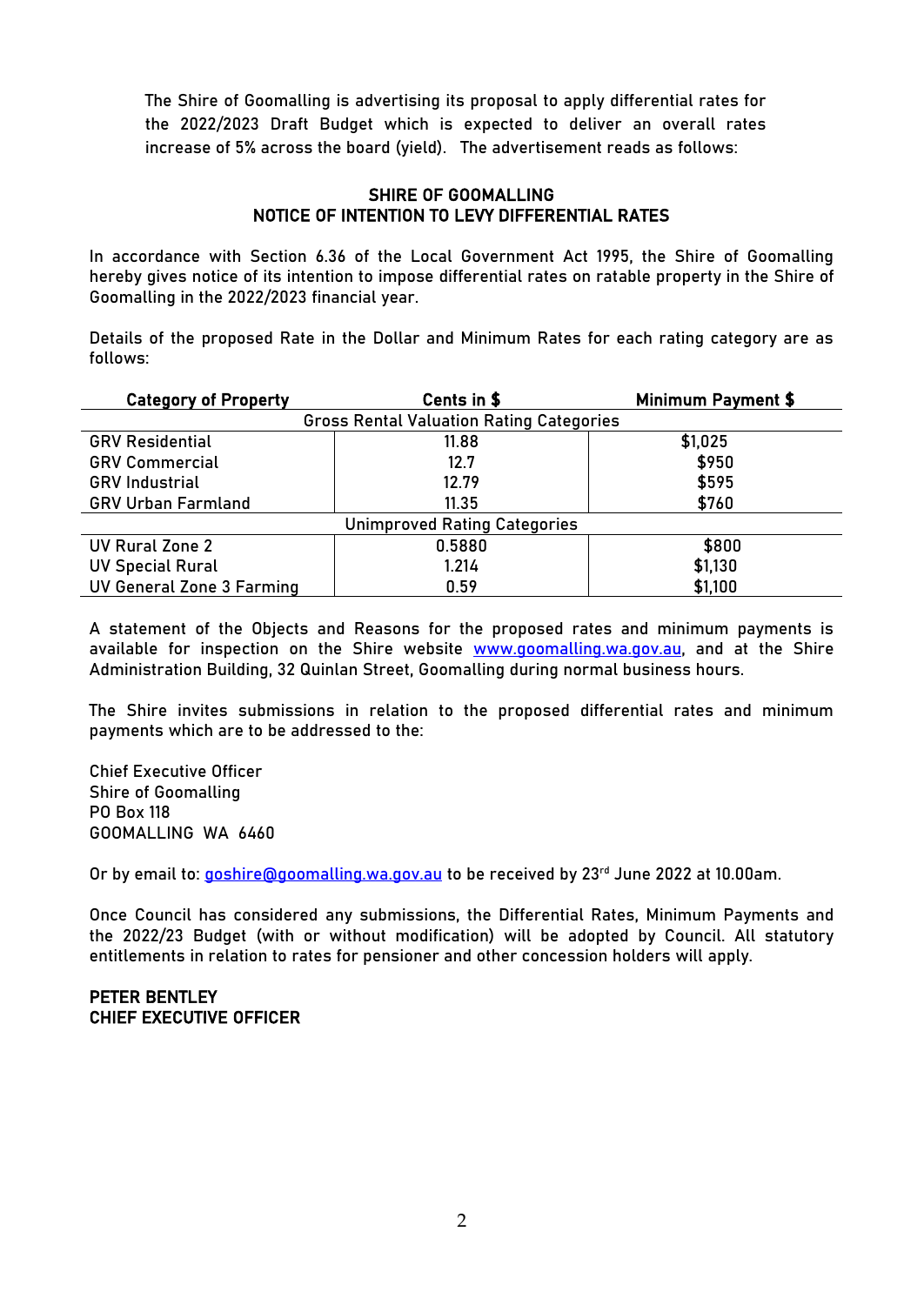#### 2022/2023

The rates in the dollar (\$) and minimum rates shown above are estimates and may be changed as part of the Council's deliberations on any submissions received and finalization of the 2022/23 Budget. All statutory entitlements in relation to rates for pensioner and other concession holders will apply.

The objects and reasons for each proposed rate and minimum payment may be inspected at any time on the Shire's website or at the Shire Office at 32 Quinlan Street, Goomalling during normal business hours.

The Shire invites submissions in relation to the proposed differential rates which are to be addressed to:

Peter Bentley Chief Executive Officer Shire of Goomalling PO Box 118 Goomalling WA 6460

#### Executive Summary

Budget 2022/2023 Differential Rates and Minimum Payments Executive Summary.

- 1. In accordance with the requirements of the Local Government Act 1995, Section 6.33, a local government may impose differential rates having met the characteristics prescribed.
- 2. In accordance with the requirements of the Local Government Act 1995, Section 6.35, a local government may impose a minimum payment which is greater than the general rate which would otherwise be payable on that land.
- 3. In accordance with the requirements of the Local Government Act 1995, Section 6.36, a local government is required to give local public notice of intention of imposing differential general rates and/or minimum payments.

As council had implemented differential and concessional rating in 1997/98, council will not only be imposing differential rating to all unimproved values within the Shire of Goomalling in 2022/2023, it will also be imposing differential rating and minimum rates to all Gross Rental Valuations within the Shire of Goomalling.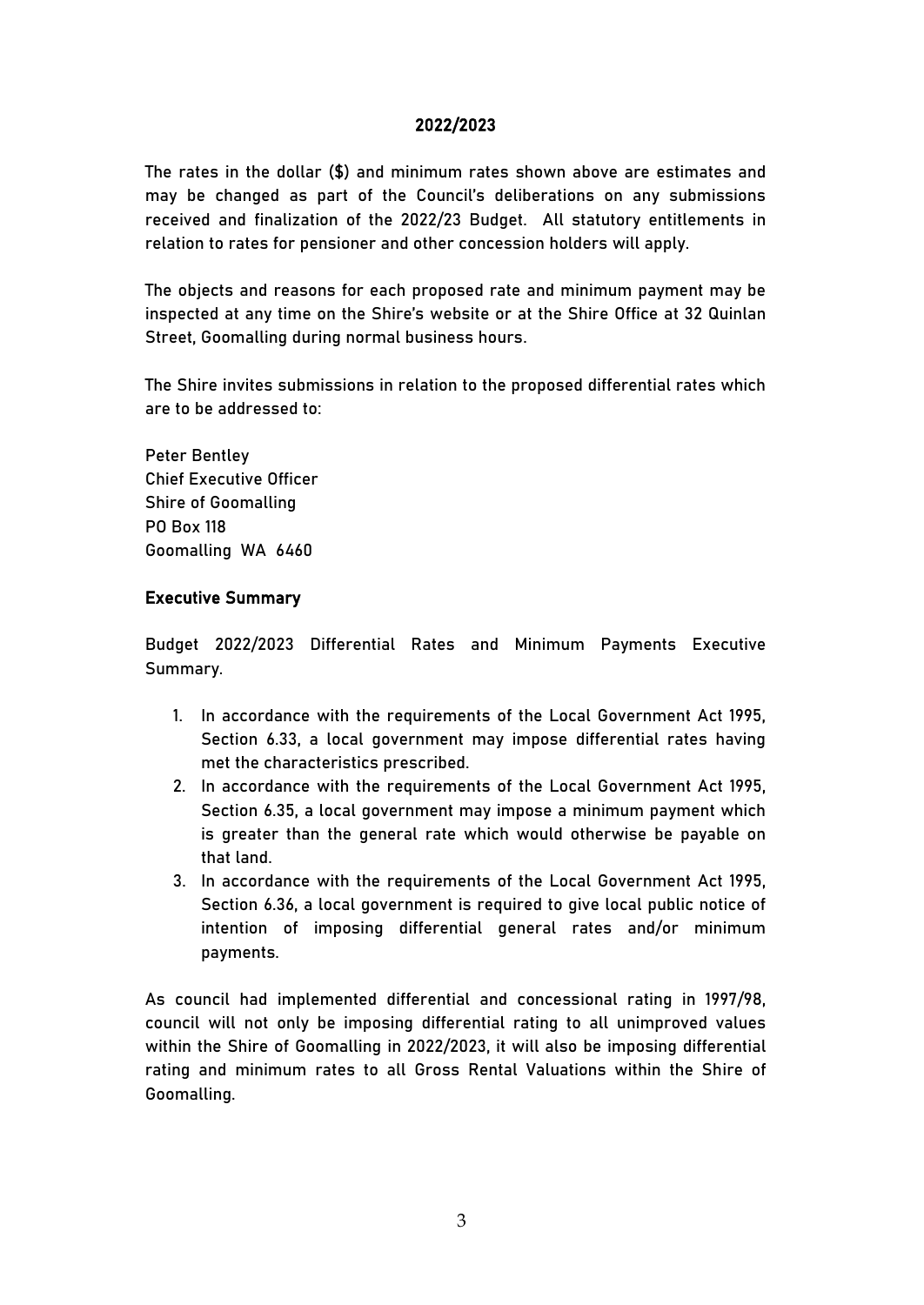#### Objects and Reasons for each Proposed Rate and Minimum Payment

- 1. The continued implementation is seen as necessary by council as a means of redressing inequities in the current rating system which results from significant differences in unimproved values applicable to land in the district.
- 2. As a result of the increased capacity of land production in all areas due to technology and better farming methods which have led to a levelling out of land production capacities in all areas, council's intention is to bring some parity in the rates paid per hectare. As a result, the minimum rate for Zone 2 and Special Rural will decrease this year to remain in line with statutory requirements for numbers on minimum rates. Zone 2 properties are mainly closed development lots (small hobby farms).
- 3. In 2007/2008, the concessional allowance was removed from the central ward as it has been merged with north ward to be designated as the central/north ward. Commencing in 2012/2013, the concessional allowance no longer applied to the south ward. Wards no longer apply as the Shire of Goomalling is now one district within the Town Planning Zones applying from 2015/2016.
- 4. In special rural residential zone, the rate in \$ levied, is the result of the area adjacent to the Goomalling townsite having the beneficial affects close to the Goomalling townsite as compared to other zones within the Shire of Goomalling. It is council's intention to bring some parity in rates levied with these properties affected by GRV's in the Goomalling townsite.
- 5. The minimum rates for Unimproved Values and Gross Rental Values are levied as follows:

| <b>Category of Property</b>                     | Cents in \$<br><b>Minimum Payment \$</b> |         |  |  |  |  |
|-------------------------------------------------|------------------------------------------|---------|--|--|--|--|
| <b>Gross Rental Valuation Rating Categories</b> |                                          |         |  |  |  |  |
| <b>GRV Residential</b>                          | 11.88                                    | \$1,025 |  |  |  |  |
| <b>GRV Commercial</b>                           | 12.70                                    | \$950   |  |  |  |  |
| <b>GRV</b> Industrial                           | 12.79                                    | \$595   |  |  |  |  |
| <b>GRV Urban Farmland</b>                       | 11.35                                    | \$760   |  |  |  |  |
| <b>Unimproved Rating Categories</b>             |                                          |         |  |  |  |  |
| UV Rural Zone 2                                 | 0.63                                     | \$800   |  |  |  |  |
| <b>UV Special Rural</b>                         | 1.357                                    | \$1,130 |  |  |  |  |
| UV General Zone 3 Farming                       | 0.649                                    | \$1,100 |  |  |  |  |

As in the past, Council has again set Minimum Rates for both UV's and GRV's to ensure all ratepayers are at least paying their fair share towards Council's provision of many works and services which are provided to all members of the community.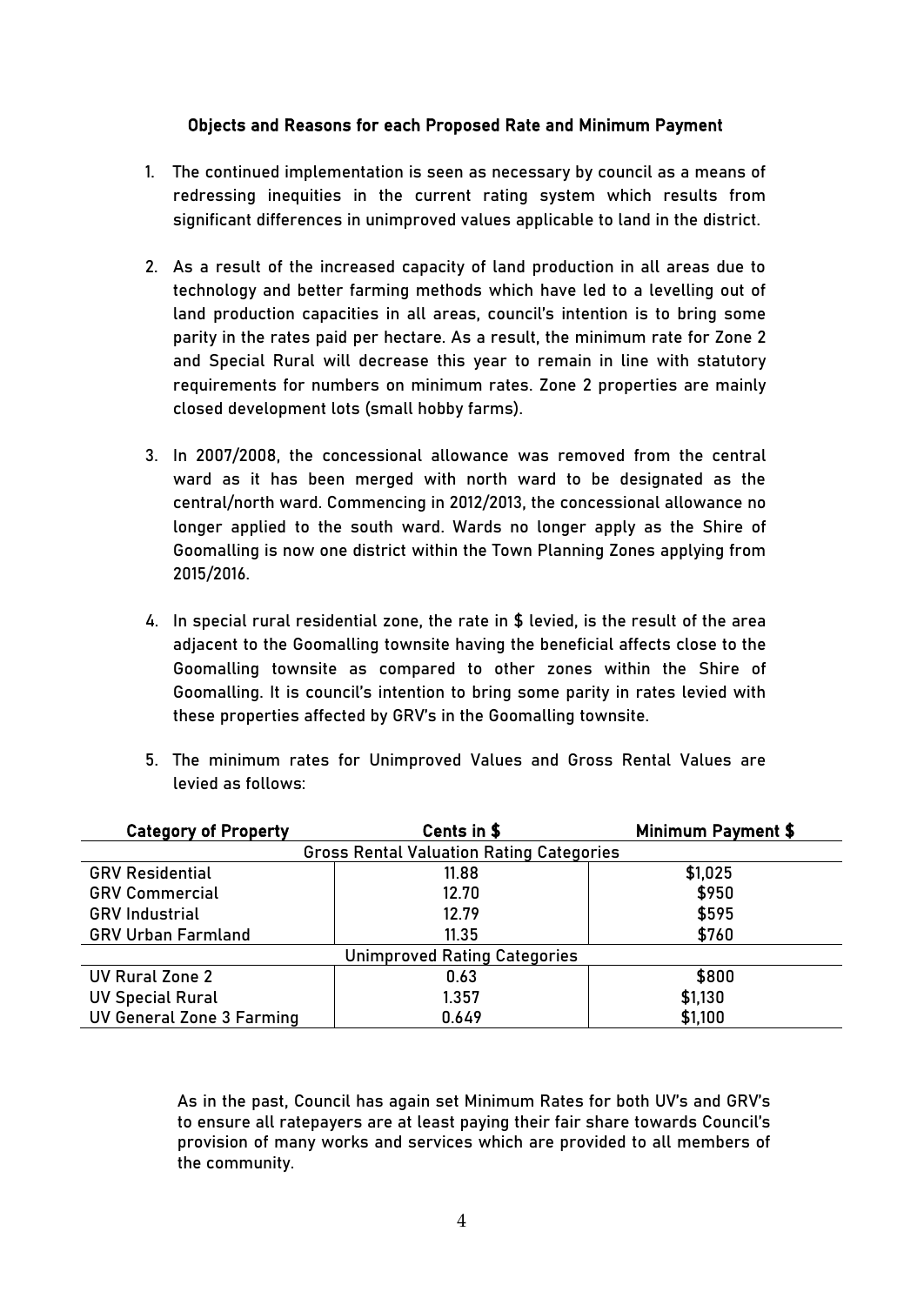In all areas of expenditure, Council reviews every item to ensure that it is providing efficient and effective services to all ratepayers and electors of the Shire of Goomalling. This is never easy as both Federal and State Governments are continually reducing grants relatively which must be accommodated by local governments or face with the fact that services may be reduced. In addition, the rate of inflation in WA for the past year has been at 7.6% which has also added pressures to the 2021/22 year and will also have significant effect on the 2022/23 year as well.

This year's (2022/2023) Budget will see further budget repair with few a number of capital expenditures being fully funded through the Federal LRCIP program. This funding has particular criteria and can only be used for specific purposes. While we would like to use the funds for a number of other projects, we are locked into the criteria associated with the program. There are other projects that are partially funded which require Council to make cash contributions, mainly:

- \$200,000 Bitumen Widen/Primerseal, Goomalling-Meckering Rd
- \$100,000 Calingiri Road.
- \$60,000 Konnongorring West Road.
- \$150,000 in Tree Pruning, Bridge & Footpath maintenance
- 6. Unimproved Values and Gross Rental Valuations and Minimum Payments the rates in the dollar \$ for the various differential rates are calculated to provide the shortfall in income required to enable the Shire to provide necessary works and services in the 2022/2023 financial year after taking into account all non-rate sources of income.
- 7. Minimum Payments The minimum payments in UV's and GRV's of:

| <b>GRV Residential</b>           | \$1,025 |
|----------------------------------|---------|
| <b>GRV Commercial</b>            | \$950   |
| <b>GRV</b> Industrial            | \$595   |
| <b>GRV Urban Farmland</b>        | \$760   |
| UV Rural Zone 2                  | \$800   |
| <b>UV Special Rural</b>          | \$1,130 |
| <b>UV General Zone 3 Farming</b> | \$1,100 |

8. The rates for properties in the Townsites of Goomalling, Jennacubbine and Konnongorring are calculated based on Gross Rental Valuations (GRV's). These GRV's are provided to all Local Governments via Landgate and are assessed every Seven (7) years by Landgate valuers. This seven yearly valuation ensures consistency and a reasonable degree of fairness in the allocation of rates. Properties not on GRV's will be rated based on Unimproved Valuations (UV's) where these properties are situated outside the mentioned three (3) townsites and are located in either Rural Zones 2, 3 and Rural Residential (Special). These valuations (UV's) are updated annually by Landgate.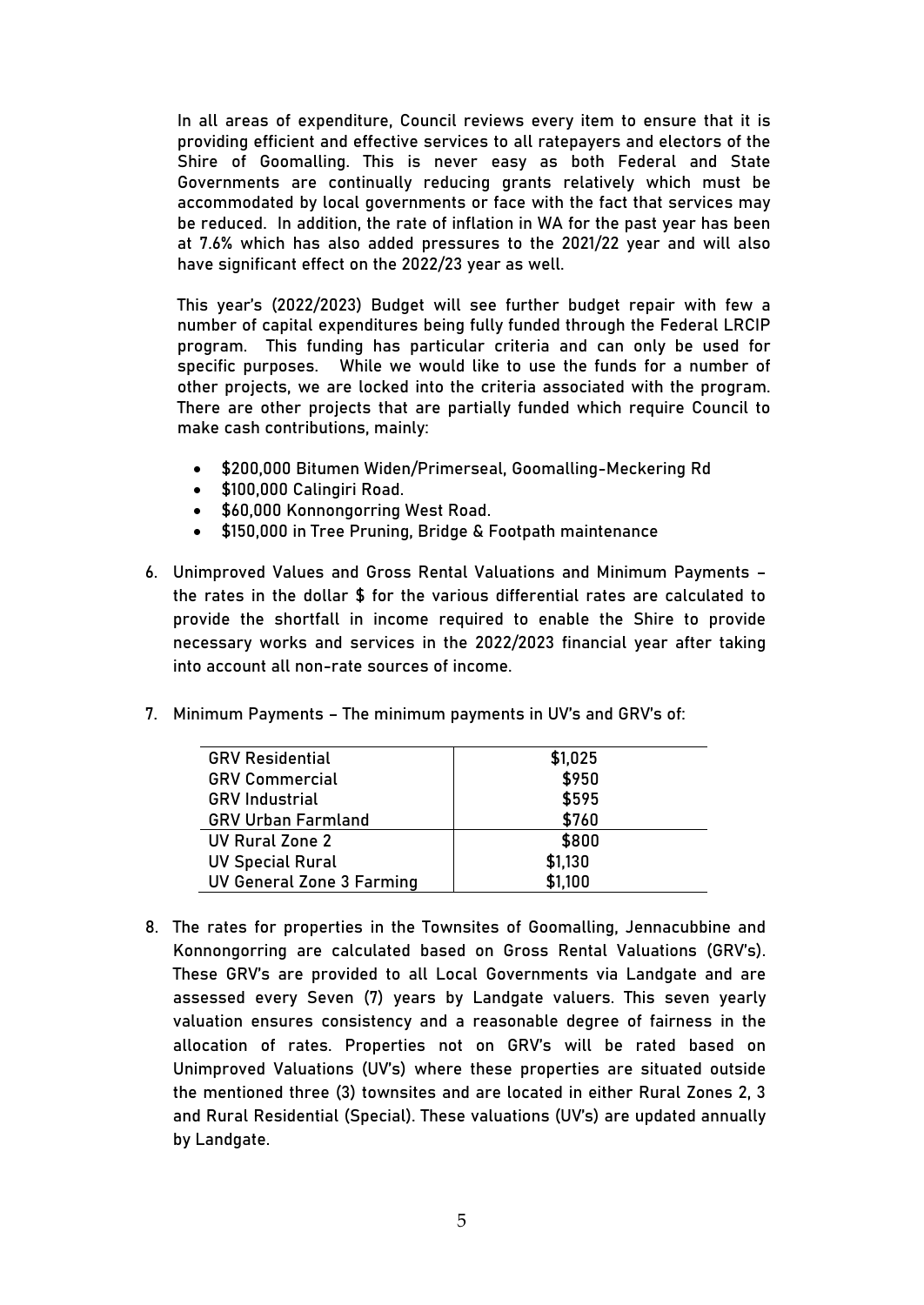9. Differential Rates has been part of the Budget for some years especially with Unimproved Valuations, with modifications to categories introduced over time to assist in spreading the rate burden while providing opportunities for increases in overall rate income fairly. Differential Rating will be included for Gross Rental Valuations for the following four (4) categories:

Residential Zone Commercial Zone Light Industrial Zone and Town Environmental Rural Zone 1.

including minimum rate payments for the same mentioned categories.

- 10. The Shire has now received updated valuations for Unimproved Values (Uv's) and Gross Rental Values (GRV's) categories which is the responsibility of Landgate. Both UV's and GRV's will come into force as of 1<sup>st</sup> July 2022.
	- I. The commentary from Landgate for Unimproved Values is detailed as follows:

### SHIRE OF GOOMALLING – RURAL ASSESSMENTS SUMMARY OF THE GENERAL VALUATION 2021/2022 (DATE OF VALUATION – 1 AUGUST 2021) DATE VALUES IN FORCE – 30 JUNE 2022

The following is a brief summary of changes occurring in the level of value and relatives in the 2021/2022 general revaluation.

Total Valuation \$295,286,300 Average Overall Change (Increase) Approx. 18.09%

Note: This figure could change slightly due to the effect of interim values.

#### 1. OVERALL VARIATION TO UNIMPROVED VALUATIONS

Agricultural land across the Shire of Goomalling has experienced favourable market conditions resulting in a reasonably significant increase to Rural Unimproved Land Values, primarily broad-acre cropping land and to a lesser extent small rural holdings.

Rural Unimproved Values have increased between 5% and 19%, throughout most parts of the Shire.

Some variations to individual assessments may have occurred either as a product of the valuation process and/or the inclusion of updated information such as soil types.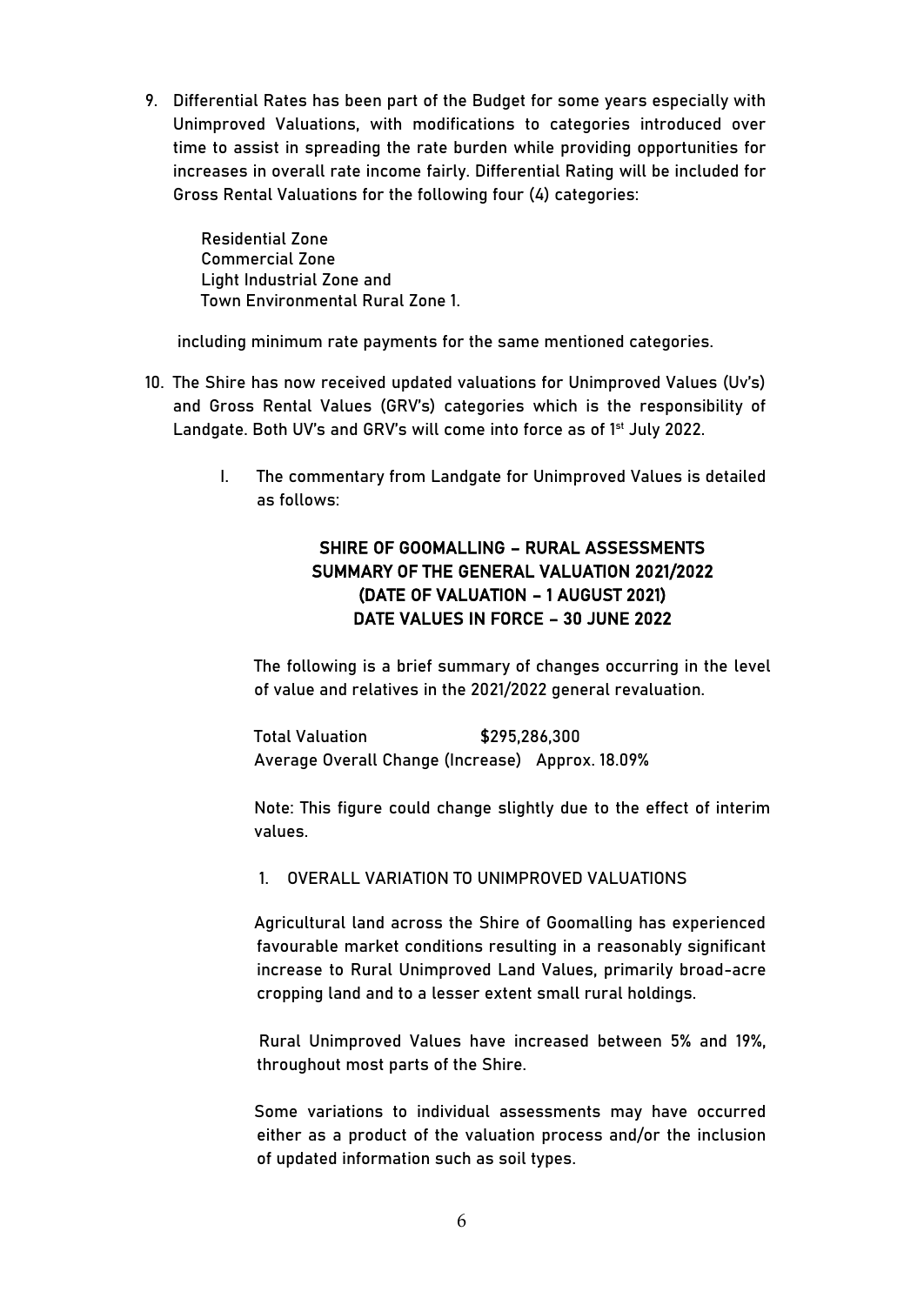II. Also the commentary from Landgate for Gross Rental Values, which is now in its final year of a Seven (7) year process are detailed as follows:

### GENERAL VALUATION SUMMARY FOR THE SHIRE OF GOOMALLING (GRV) 2023

The following data and advice should be read in conjunction with the statistical summary at the end of the valuation roll (enclosed).

- Date of Valuation 1<sup>st</sup> August 2016
- Date of coming into force 1st July 2017
- In respect of Gross Rental Values (GRV's) for the Local Authority of Goomalling, the following statistics are provided for your assistance:

|                    | % Inc/Dec | <b>Values</b> | Agg. Values | % of Total |
|--------------------|-----------|---------------|-------------|------------|
| <b>Residential</b> |           | 219           | \$1,904,453 | 78.28%     |
| <b>Commercial</b>  |           | 29            | \$358,052   | 14.72%     |
| <b>Industrial</b>  |           | 18            | \$93,311    | 3.84%      |
| Urban Farmland     |           | 24            | \$77,091    | 3.16%      |
| Misc.              |           |               |             |            |
| <b>TOTALS</b>      |           | 290           | \$2,432,907 | 100.00%    |

Please note the actual total for all Local Authority GRV's is \$3,949,712 as disclosed at the bottom of the valuation roll. The discrepancy between the figure and the total shown above is due to the fact that valuation roll includes non-ratable properties for valuation purposes. These properties include Council owned properties and vacant crown land.

Subsequent to the last valuation Council has ceased rating its own properties as this practice is not permitted within the Act. The above table has excluded Council rated properties from the past to give an accurate indication of properties captured within the rating system.

Please note that the % change in some of the valuation classifications is significant (eg: industrial) when compared to previous revaluation figures. The use of a 'differential rate' or other mechanisms available within the Local Government Act may be appropriate to smooth out these anomalies and provide a more equitable distribution of the rates burden.

The Valuer-General advised that as part of the 2029-21 rate setting process, he supports Council's release of aggregated valuation data to ratepayers as part of its community engagement and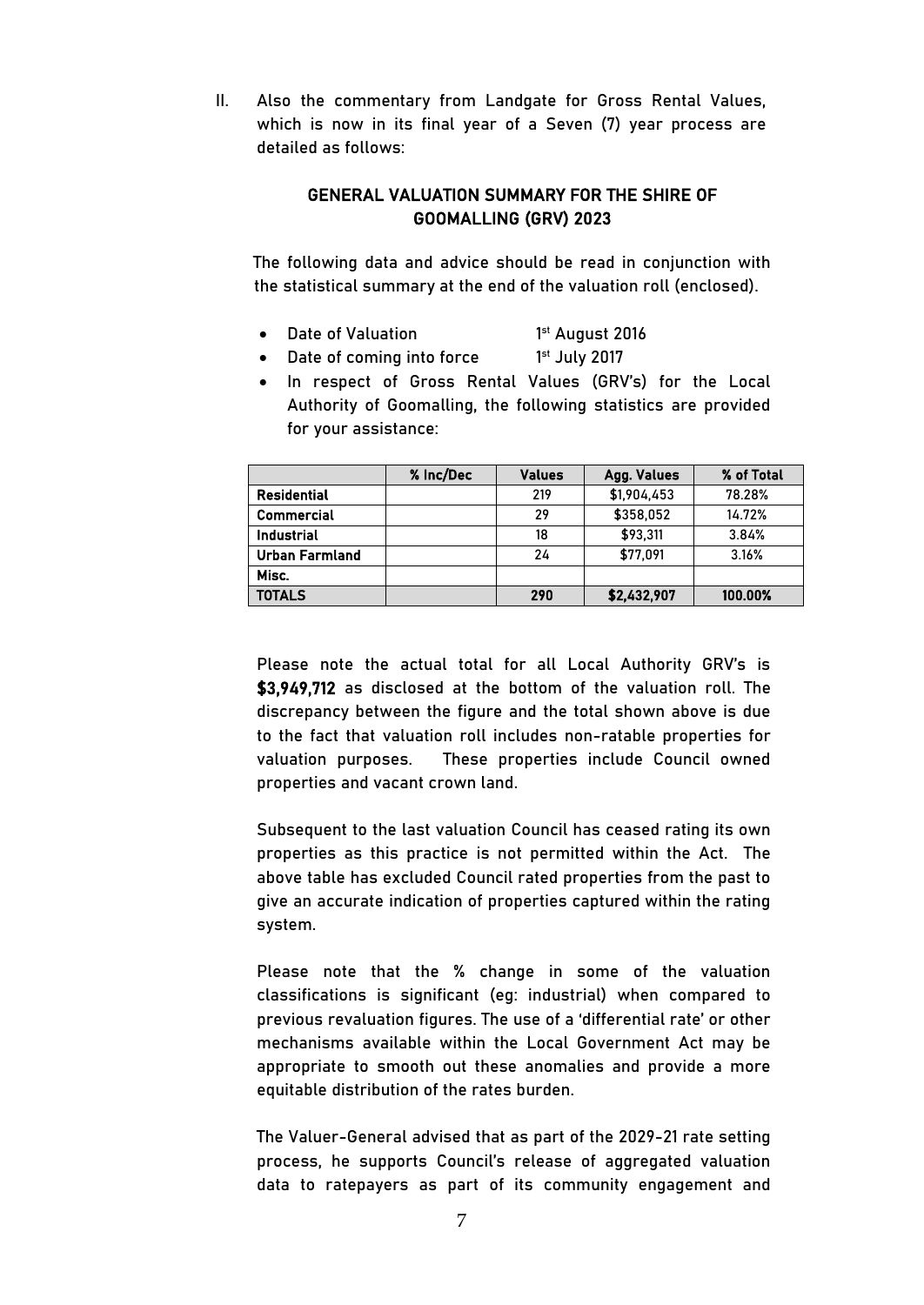information sharing process prior to the formal adoption of its budget.

Overall, Council is proposing a 5% yield increase across the board for both Unimproved Values and Gross Rental Values. Due to significant increases in UV values, generally all UV rates will increase at least a little although there has been a reset of minimums due to the significant change in valuations. Council has adjusted the rate in the dollar for UV to account for the significant valuation movements in this category.

GRV valuations are unchanged and the increase to rates for GRV landholders should be 5% or close to that percentage. The valuers at Landgate assess both UV and GRV valuations based on a number of factors as depicted in their commentaries for both categories.

Council has endeavoured to be fair in its use of the differential rating for all categories. Land GRV's are assessed every seven (7) years.

11. The Shire has reviewed its position on providing a number of important services to the community and for the moment has resolved to retain these services as they are, but there are costs associated that affect rates. Some of these services operate at a loss for Council but are retained due to the wider community benefit to residents and ratepayers. Some of these expense areas are loss making or partially funded, some are services without associated income and some are services demanded by the community and they are detailed as follows for the 2021/22 year:

| <b>Swimming Pool Operations Costs</b>    | \$160,000   |
|------------------------------------------|-------------|
| <b>Sewerage System Operation Costs</b>   | \$235,000   |
| <b>Public Building Operational Costs</b> | \$725,000   |
| <b>Public Building Capital Costs</b>     | \$413,000   |
| Parks, Grounds & Gardens Operations      | \$295,000   |
| <b>Road Maintenance Costs</b>            | \$625,000   |
| <b>Capital Roadworks Costs</b>           | \$3,325,000 |
| <b>Streetlight Operation Costs</b>       | \$25,000    |
| <b>Goomalling Medical Surgery (Loss)</b> | \$75,000    |
| <b>Housing Maintenance Costs</b>         | \$452,000   |
| Approx.                                  | \$6,330,000 |

Perhaps the most important service to be retained by Council is the operation of the Goomalling Medical Surgery and this service will be retained by Council whatever the circumstances may arise because there is no more important service that benefits our community than the health and welfare of our citizens.